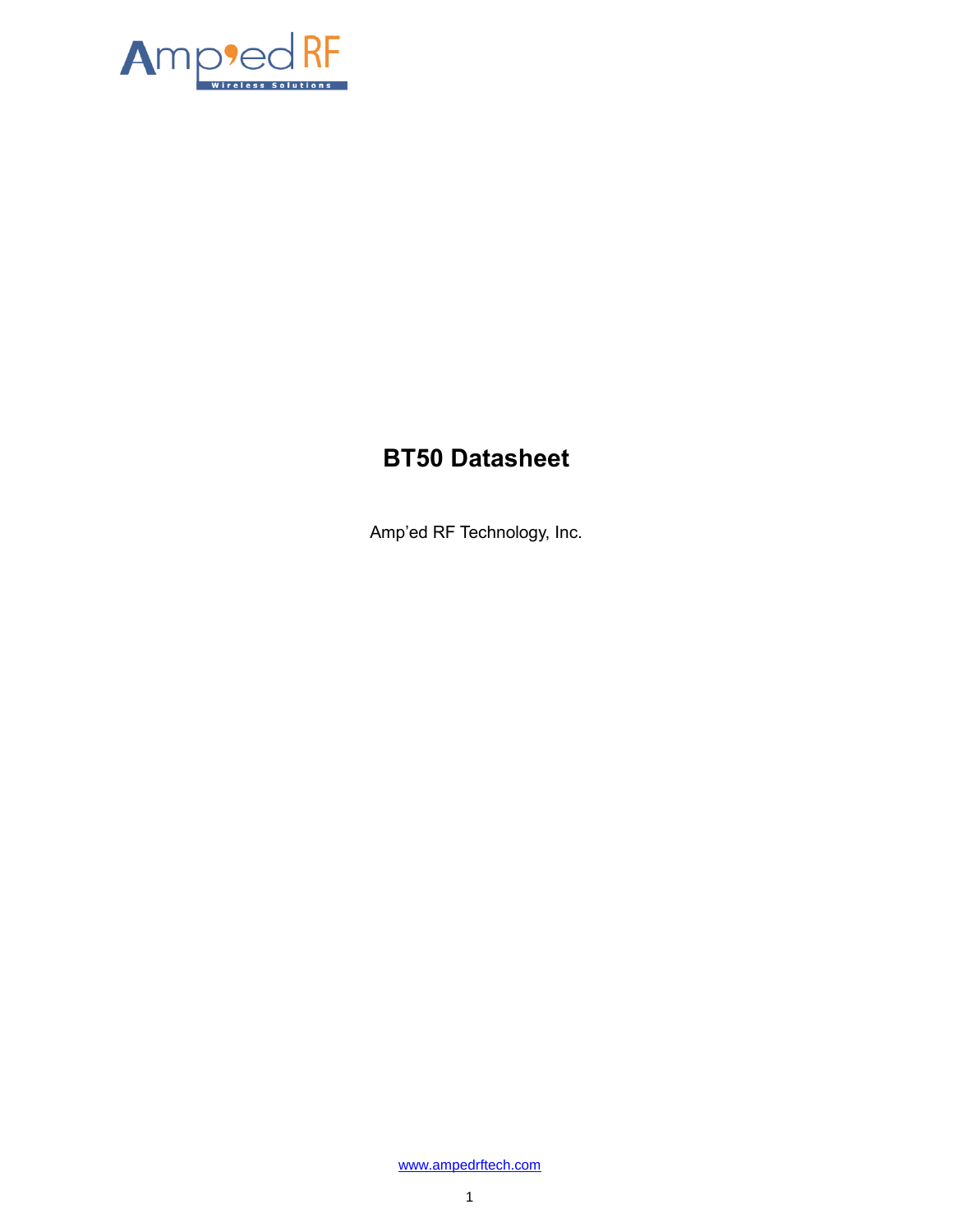

## **BT50 Product Specification**

**& Bluetooth**®

13.5mm x 10.5mm x 2.6mm

## **Description**

Amp'ed RF Technology presents the BT50 Smart Ready Bluetooth module supporting v4.1 Bluetooth Low Energy and Classic: dual mode. Including an integrated internal or external antenna option, the BT50 provides a complete ready-to-use RF platform.

The BT50 is a surface mount PCB module, with pre-tested RF regulatory certifications improving time to market and reliability.

Fully compatible with our AmpedUP embedded protocol stack, the BT50 may be matched with many Host MCU chipsets. Additionally, Linux and other OS systems can host the BT50.

### **BT50 features**

#### **Bluetooth features**

- FCC, IC, CE & Bluetooth certified
- Bluetooth v4.1 Smart Ready
- Class 1 radio
- Range up to 80m LOS
- 1.5Mbps data throughput
- 128-bit encryption security

#### **Hardware configuration**

- UART H4 HCI interface
- PCM interface
- 1 LPO input

#### **Embedded software**

- Amp'edUP dual mode Bluetooth stack: BT Classic and BT Low Energy
- abSerial, AT command set
- SDK, Software Development Kit (Optional)

### **Additional documentation**

- abSerial User Guide
- abSerial Reference Guide
- abSerial Configuration Guide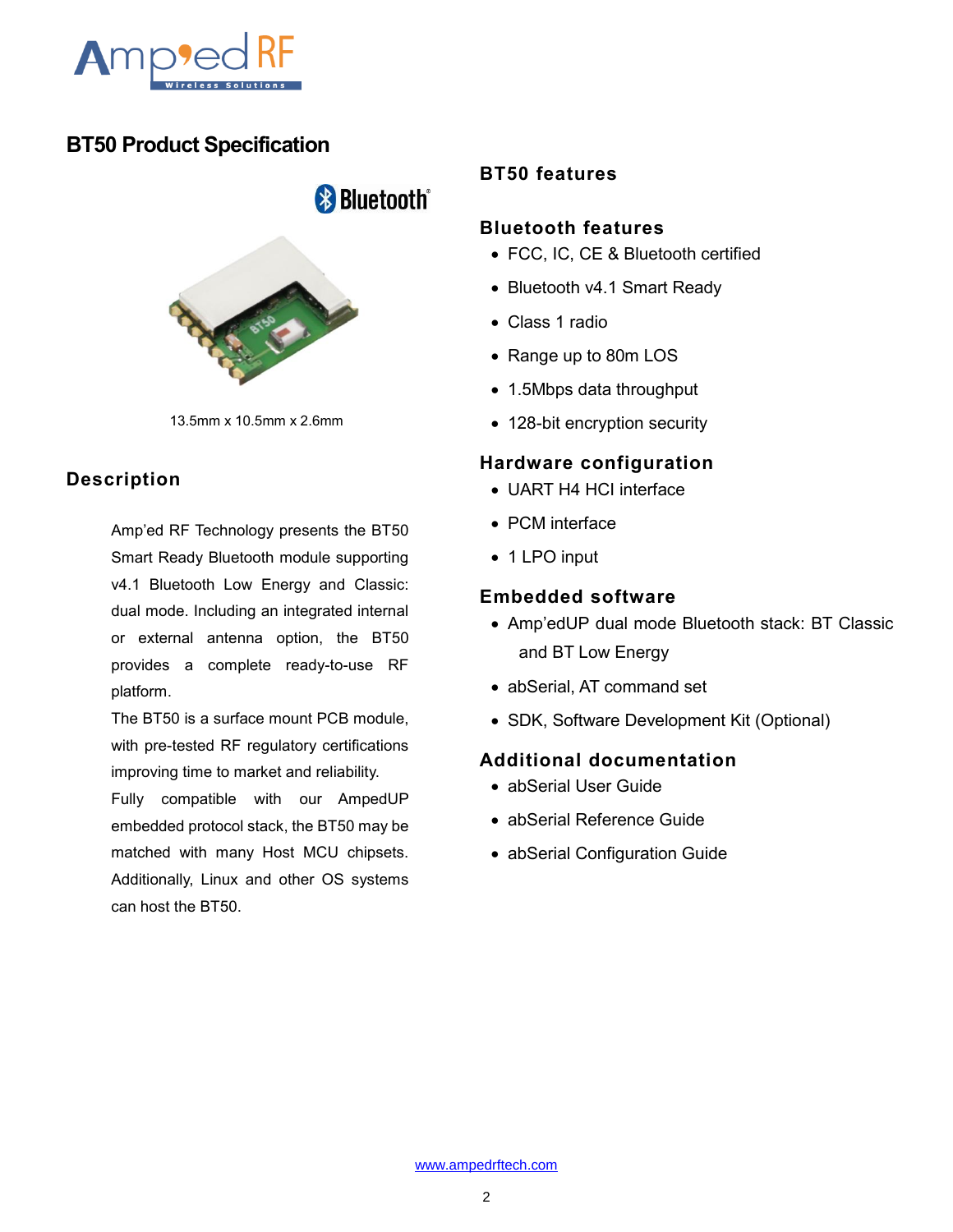

## **Table of Contents**

| 1.   |  |
|------|--|
| 1.1. |  |
| 1.2. |  |
| 1.3. |  |
| 1.4. |  |
| 1.5. |  |
| 1.6. |  |
| 1.7. |  |
| 1.8. |  |
| 2.   |  |
| 3.   |  |
| 3.1. |  |
| 3.2. |  |
| 3.3. |  |
| 3.4. |  |
| 4.   |  |
| 4.1. |  |
| 4.2. |  |
| 4.3. |  |
| 5.   |  |
| 6.   |  |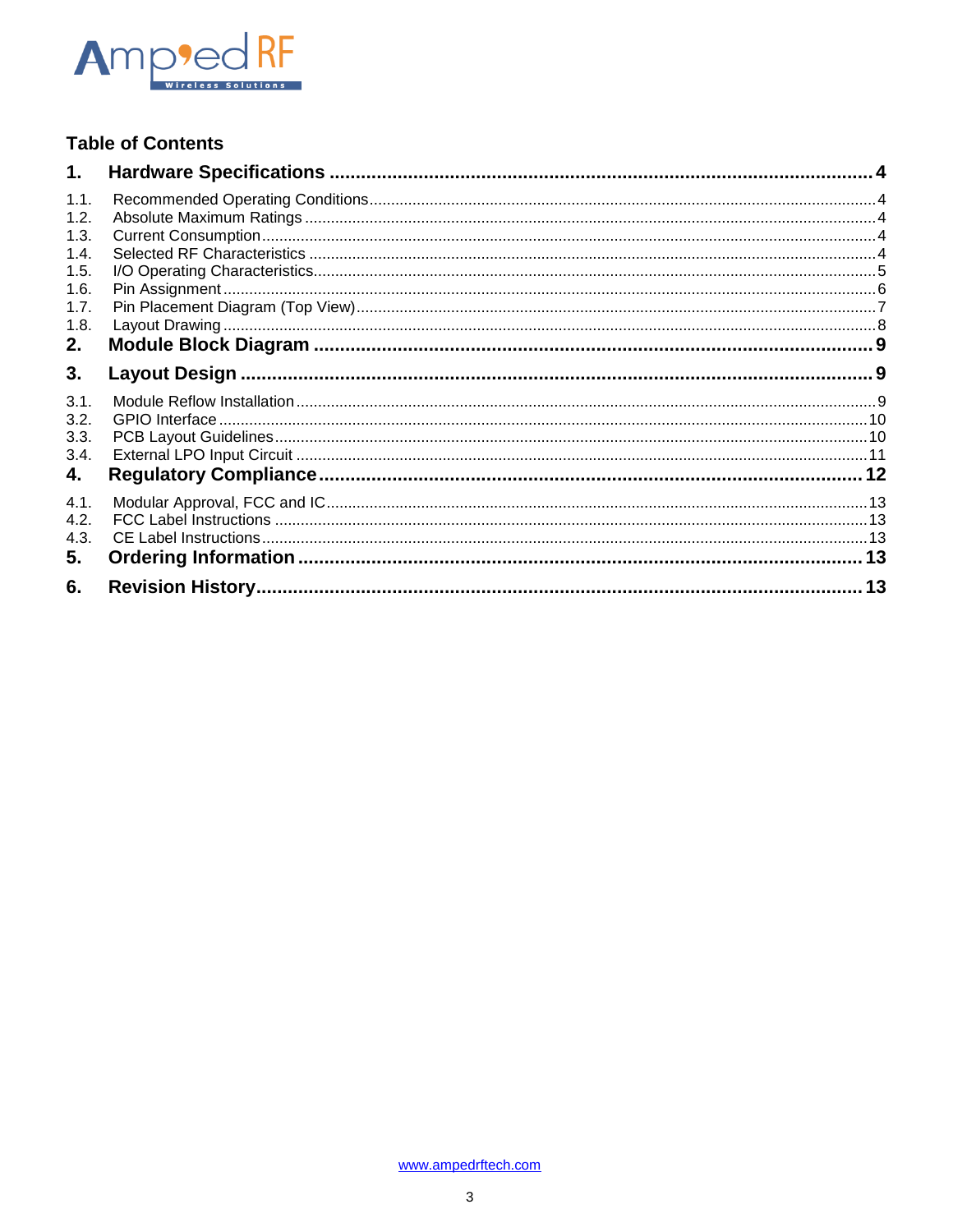

### <span id="page-3-0"></span>**1. Hardware Specifications**

General Conditions ( $V_{\text{IN}}$ = 2.5V and 25°C)

<span id="page-3-1"></span>1.1. Recommended Operating Conditions

| Rating                             | Min   | <b>Typical</b> | Max    | Unit       |
|------------------------------------|-------|----------------|--------|------------|
| <b>Operating Temperature Range</b> | $-40$ |                | 85     | °C         |
| Supply Voltage VIN                 | 2.2   | 2.5            | 4.8    | Volts      |
| Signal Pin Voltage                 |       | 1.8            |        | Volts      |
| <b>RF Frequency</b>                | 2400  | ٠              | 2483.5 | <b>MHz</b> |

## <span id="page-3-2"></span>1.2. Absolute Maximum Ratings

| Rating                    | Min    | <b>Typical</b> | Max    | Unit  |
|---------------------------|--------|----------------|--------|-------|
| Storage temperature range | $-55$  |                | $+150$ | °C    |
| Supply voltage VIN        | $-0.3$ |                | $+5.0$ | Volts |
| I/O pin voltage VIO       | $-0.3$ |                | $+5.5$ | Volts |
| RF input power            |        |                | -5     | dBm   |

## <span id="page-3-3"></span>1.3. Current Consumption

| Modes (Typical Power Consumption)                  | Avg | Unit |
|----------------------------------------------------|-----|------|
| ACL data 115K Baud UART at max throughput (Master) | 14  | mA   |
| ACL data 115K Baud UART at max throughput (Slave)  | 16  | mA   |
| Connection, no data traffic, master                | 4.2 | mA   |
| Connection, no data traffic, slave                 | 6.4 | mA   |
| Connection, 375ms sniff, slave                     | 390 | μA   |
| Standby, without deep sleep                        | 3.9 | mA   |
| Standby, with deep sleep                           | 90  | uA   |
| Page/Inquiry Scan, with deep sleep                 | 600 | μA   |
| BLE Advertising, 1.28s, non-connectable            | 175 | μA   |
| BLE Advertising, 1.28s, discoverable               | 195 | μA   |

## <span id="page-3-4"></span>1.4. Selected RF Characteristics

| <b>Parameters</b>     | Conditions | <b>Typical</b> | Unit |
|-----------------------|------------|----------------|------|
| Antenna load          |            | 50             | ohm  |
| <b>Radio Receiver</b> |            |                |      |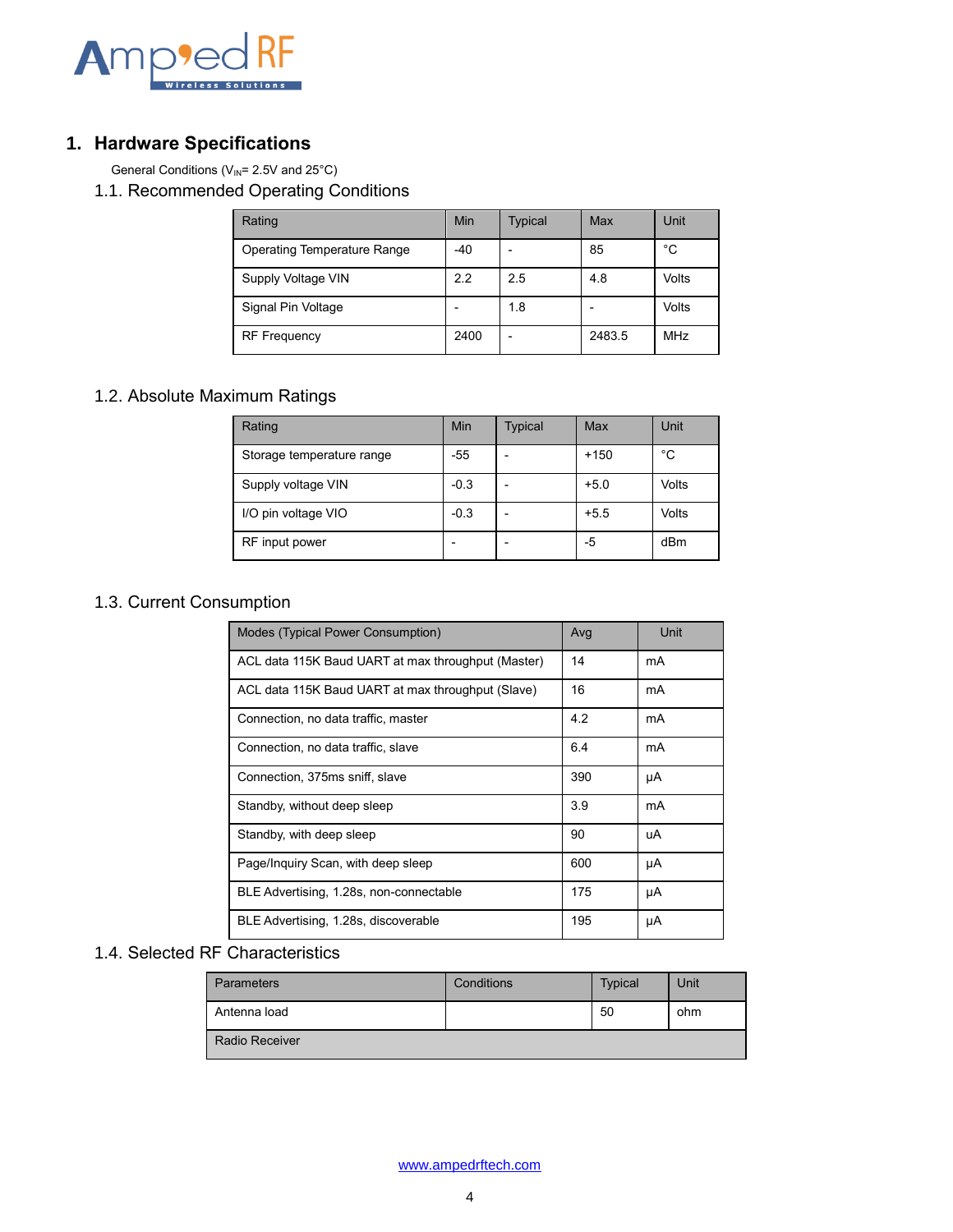

| Sensitivity level                     | BER < .001 with DH5   | $-92$ | dBm |
|---------------------------------------|-----------------------|-------|-----|
| Maximum usable level                  | $BER < .001$ with DH1 | 0     | dBm |
| Input VSWR                            |                       | 2.5:1 |     |
| Radio Transmitter                     |                       |       |     |
| Maximum output power                  | $50 \Omega$ load      | $+12$ | dBm |
| Initial Carrier Frequency Tolerance   |                       | 0     | kHz |
| 20 dB Bandwidth for modulated carrier |                       | 935   | kHz |

## <span id="page-4-0"></span>1.5. I/O Operating Characteristics

| Symbol          | Parameter                        | Min | Max | Unit  | Conditions                 |
|-----------------|----------------------------------|-----|-----|-------|----------------------------|
| $V_{\parallel}$ | Low-Level Input Voltage          |     | 0.6 | Volts | 2.2V≤V <sub>IN</sub> ≤4.8V |
| V <sub>IH</sub> | High-Level Input Voltage         | 1.4 |     | Volts | 2.2V≤V <sub>IN</sub> ≤4.8V |
| $V_{OL}$        | Low-Level Output Voltage         |     | 0.4 | Volts | 2.2V≤V <sub>IN</sub> ≤4.8V |
| $V_{OH}$        | High-Level Output Voltage        | 1.5 |     | Volts | 2.2V≤V <sub>IN</sub> ≤4.8V |
| lo∟             | Low-Level Output Current         |     | 4.0 | mA    | $V_{01} = 0.4 V$           |
| $I_{OH}$        | <b>High-Level Output Current</b> |     | 4.0 | mA    | $V_{OH} = 1.8V$            |
| $R_{PU}$        | Pull-up Resistor                 | 80  | 120 | KΩ    | Resistor Turned On         |
| <b>RPD</b>      | Pull-down Resistor               | 80  | 120 | KΩ    | Resistor Turned On         |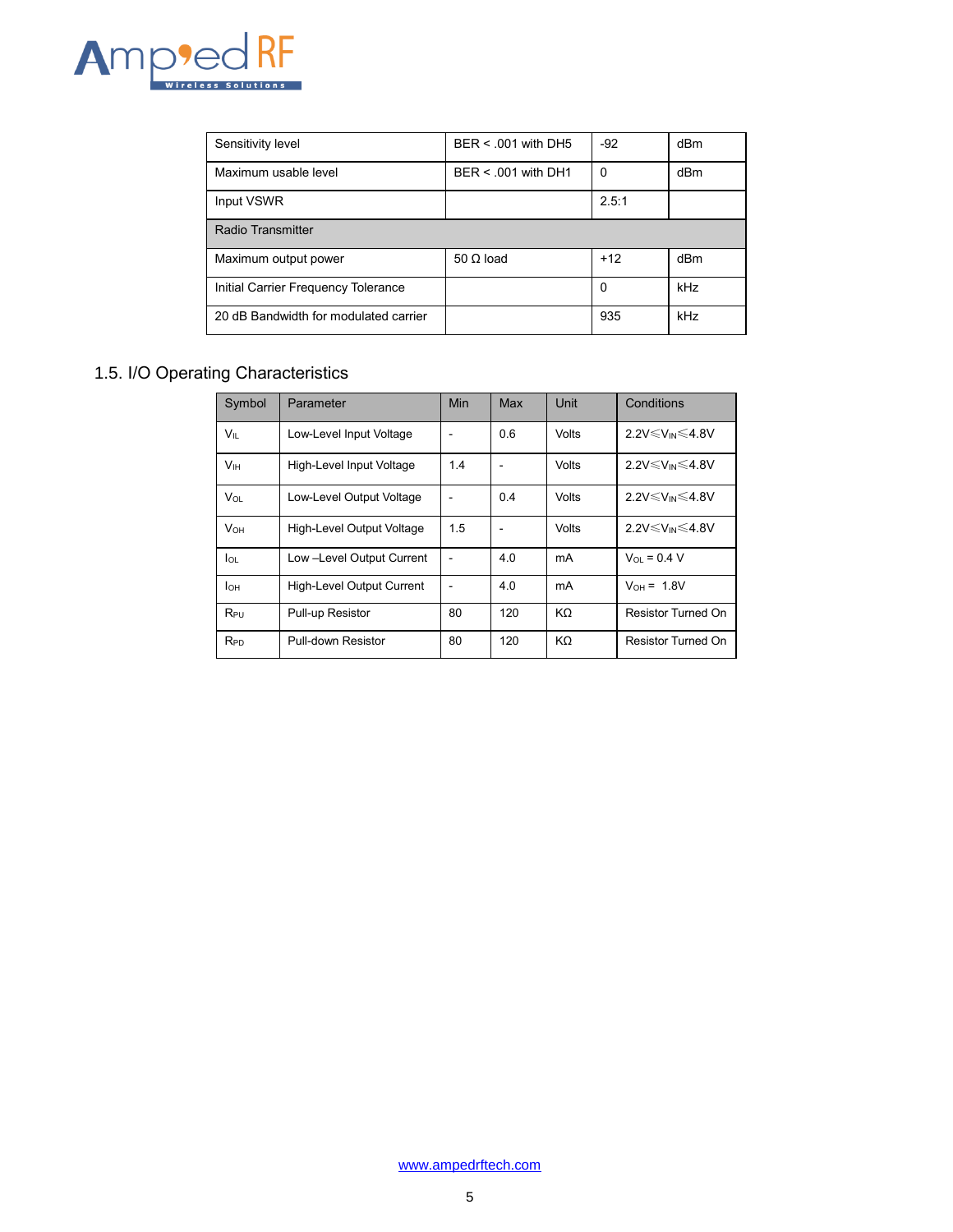

## <span id="page-5-0"></span>1.6. Pin Assignment

| Name                  | <b>Type</b>  | Pin#           | Description                       |  |  |
|-----------------------|--------------|----------------|-----------------------------------|--|--|
| <b>UART</b> Interface |              |                |                                   |  |  |
| <b>RXD</b>            | I            | 13             | Receive data                      |  |  |
| <b>TXD</b>            | $\Omega$     | 14             | Transmit data                     |  |  |
| <b>RTS</b>            | $\circ$      | 12             | Request to send (active low)      |  |  |
| <b>CTS</b>            | $\mathsf{I}$ | 11             | Clear to send (active low)        |  |  |
| Antenna Port          |              |                |                                   |  |  |
| <b>ANT</b>            |              | 6              | Antenna port for external antenna |  |  |
| <b>GND</b>            |              | 9              | <b>GND</b>                        |  |  |
| Power and Ground      |              |                |                                   |  |  |
| <b>VIN</b>            | I/O          | 8              | <b>VIN</b>                        |  |  |
| <b>GND</b>            |              | $\overline{7}$ | <b>GND</b>                        |  |  |
| Reset                 |              |                |                                   |  |  |
| <b>RESETN</b>         | T            | 10             | Reset input                       |  |  |
| <b>LPO</b>            |              |                |                                   |  |  |
| <b>LPO</b>            | I            | 9              | Low power clock input (required)  |  |  |
| <b>PCM</b>            |              |                |                                   |  |  |
| PCM SYNC              |              | $\mathbf{1}$   | PCM frame sync                    |  |  |
| PCM A                 |              | $\overline{2}$ | PCM data input                    |  |  |
| PCM <sub>B</sub>      |              | 3              | PCM data output                   |  |  |
| PCM CLK               |              | 4              | PCM clock                         |  |  |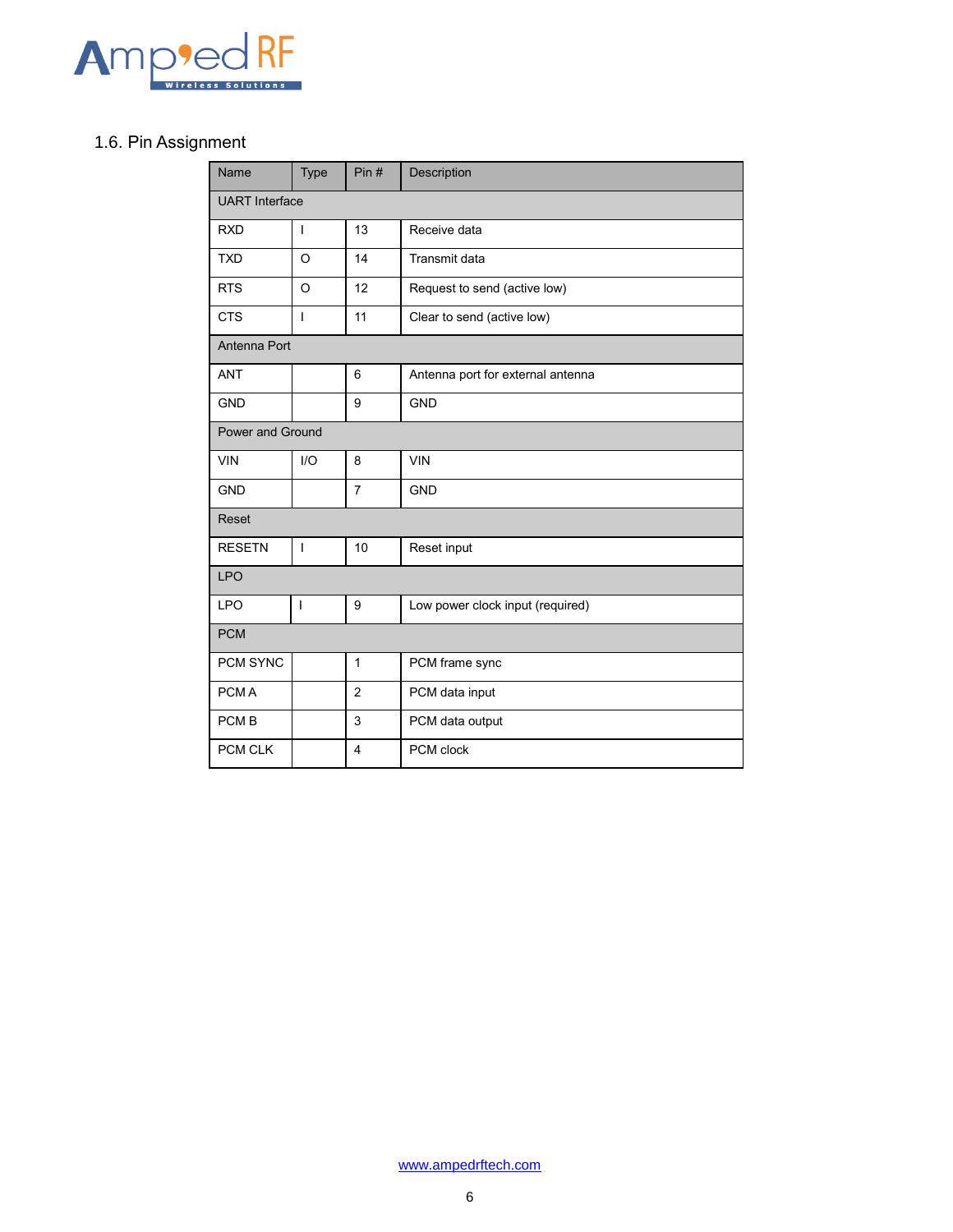

<span id="page-6-0"></span>1.7. Pin Placement Diagram (Top View)

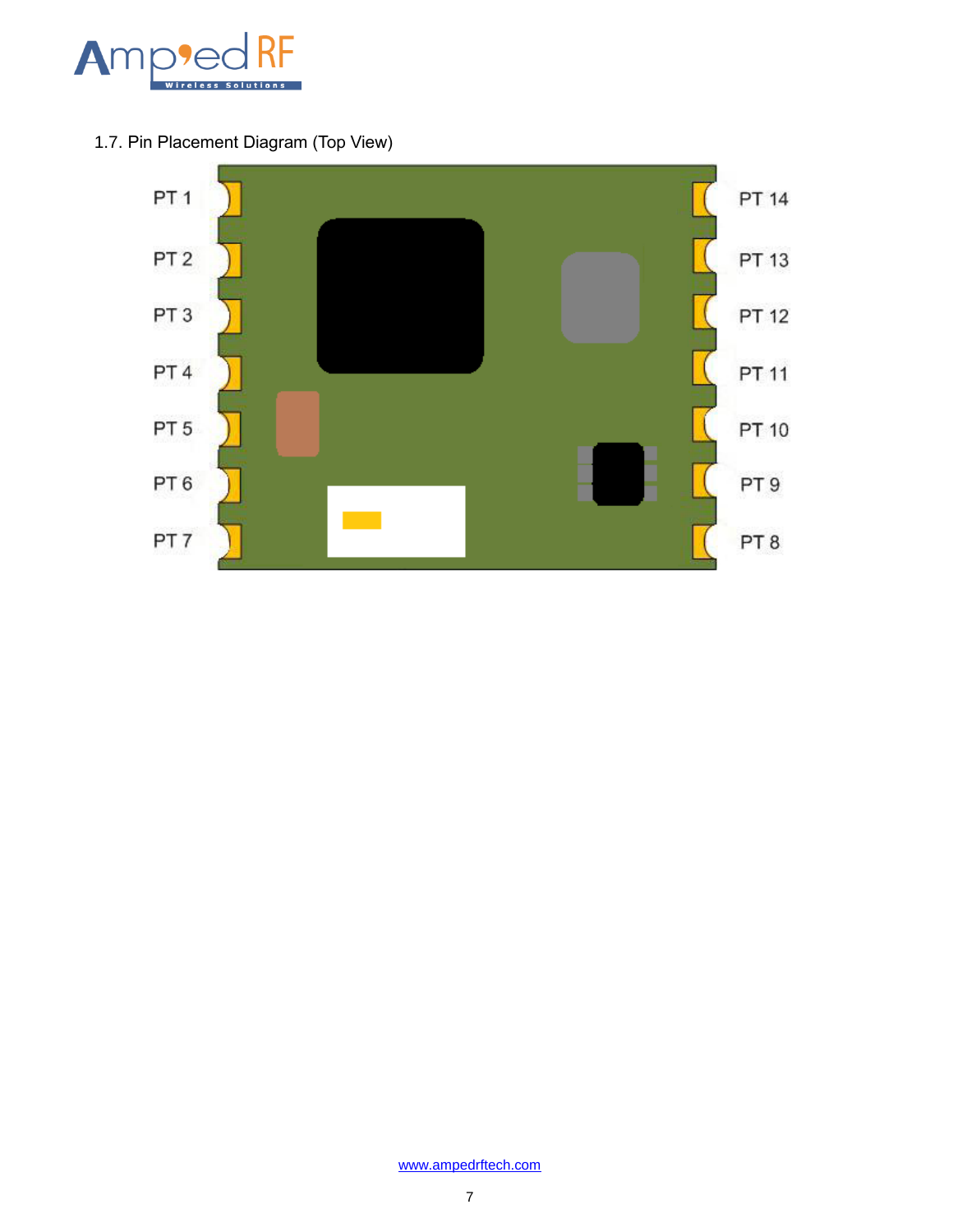

### <span id="page-7-0"></span>1.8. Layout Drawing



Height: 13.5 mm x 10.5 mm x 2.6 mm (tolerance +/-0.2mm)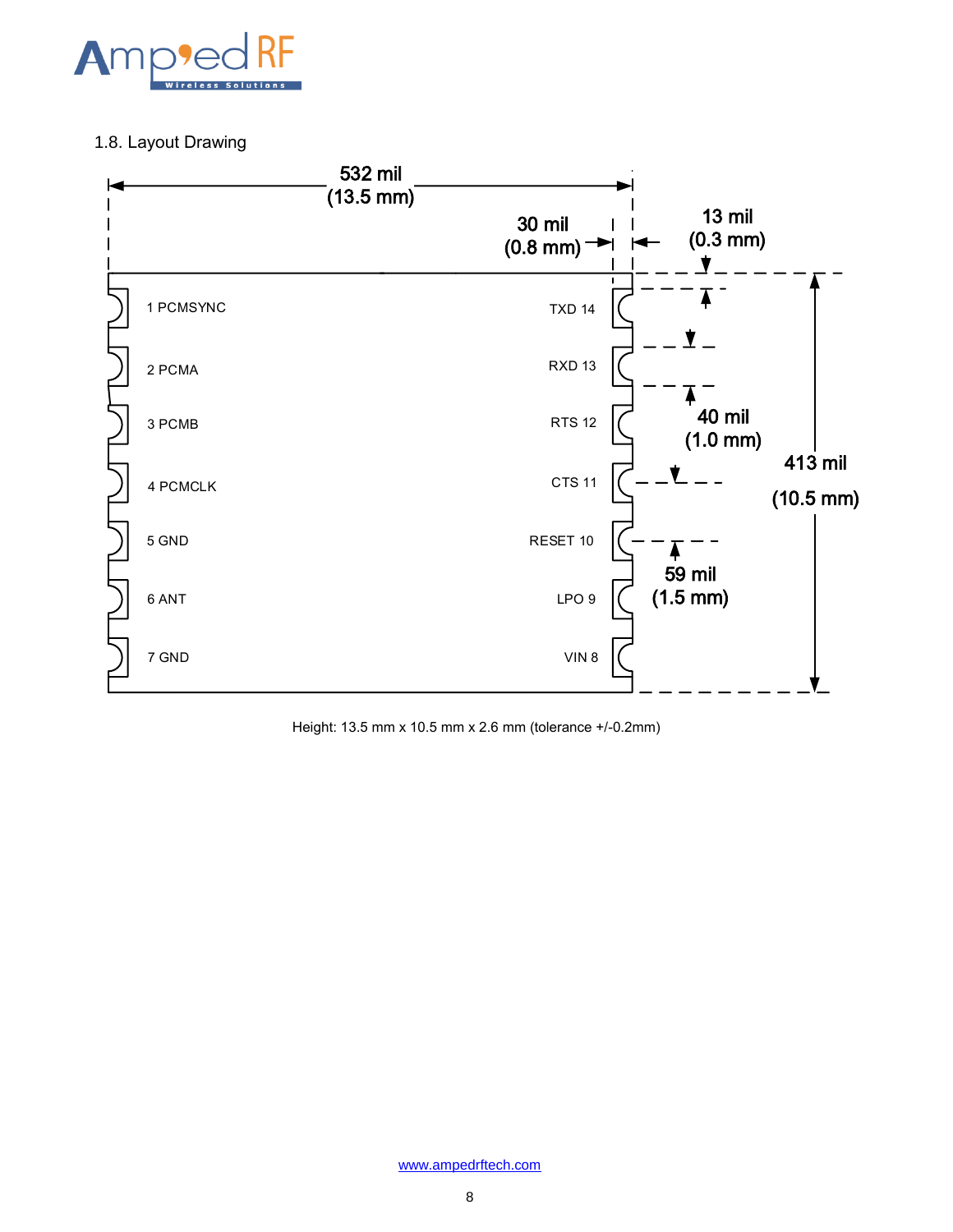

#### <span id="page-8-0"></span>**2. Module Block Diagram**



#### <span id="page-8-1"></span>**3. Layout Design**

The BT50 supports UART and PCM interfaces. Please note that the usage of these interfaces is dependent upon the firmware hosting the module, and is beyond the scope of this document. UART H4 is the default HCI command interface.

#### **Notes**

- An external Low Power Oscillator is *required* on pin 9.
- All unused pins should be left floating; do not ground.
- All GND pins must be well grounded.
- The area around the antenna should be free of any ground planes, power planes, trace routings, or metal for at least 6 mm in all directions.
- Traces should not be routed underneath the module.

#### <span id="page-8-2"></span>3.1. Module Reflow Installation

The BT50 is a surface mount Bluetooth module supplied on a 14 pin, 6-layer PCB. The final assembly recommended reflow profiles are:

For RoHS/Pb-free applications, Sn96.5/Ag3.0/Cu0.5 solder is recommended.

- Maximum peak temperature of 230° 240°C (below 250°C).
- Maximum rise and fall slope after liquidous of < 2°C/second.
- Maximum rise and fall slope after liquidous of < 3°C/second.
- $\bullet$  Maximum time at liquidous of  $40 80$  seconds.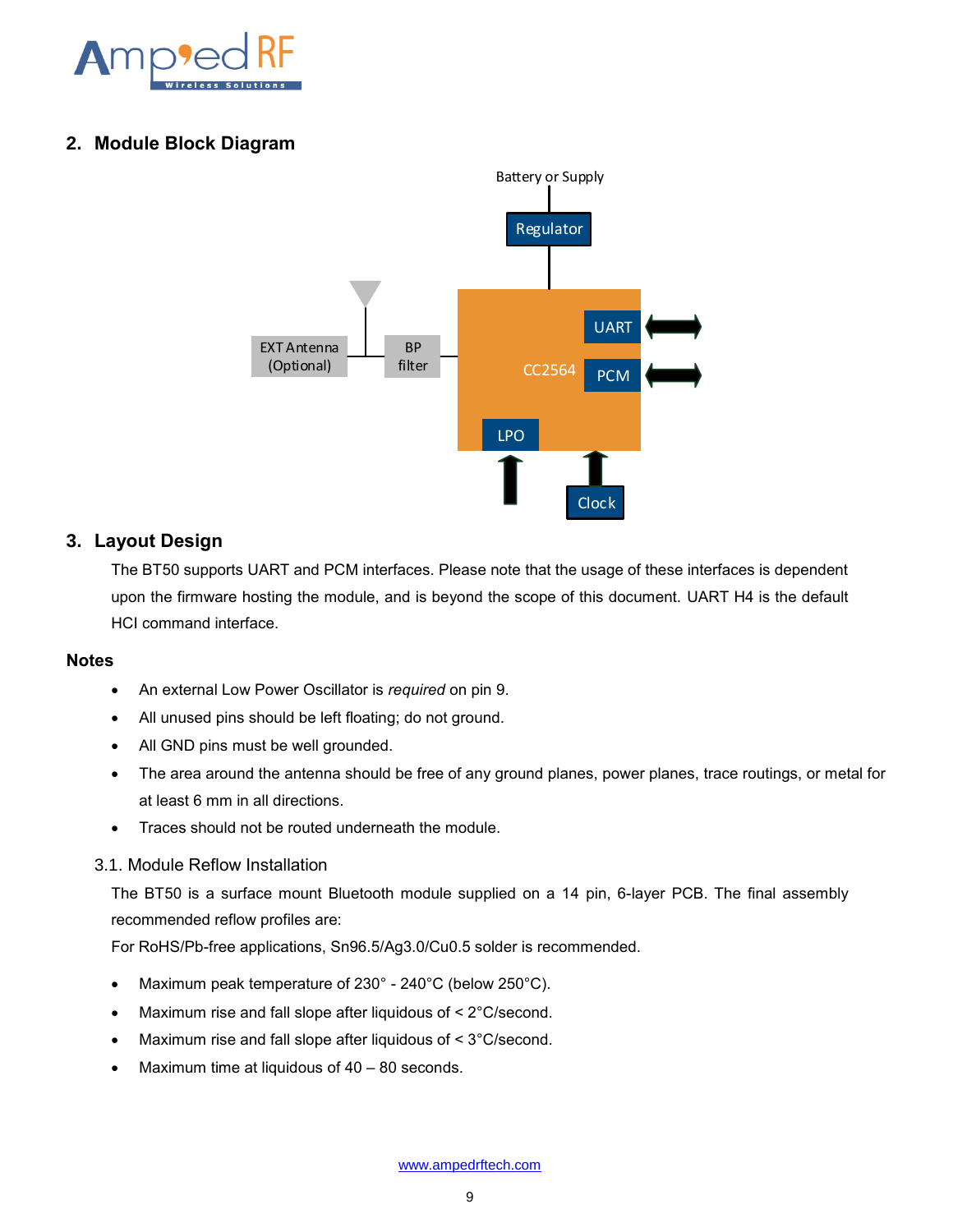

#### <span id="page-9-0"></span>3.2. GPIO Interface

All GPIOs are capable of sinking and sourcing 6mA of I/O current.

### <span id="page-9-1"></span>3.3. PCB Layout Guidelines

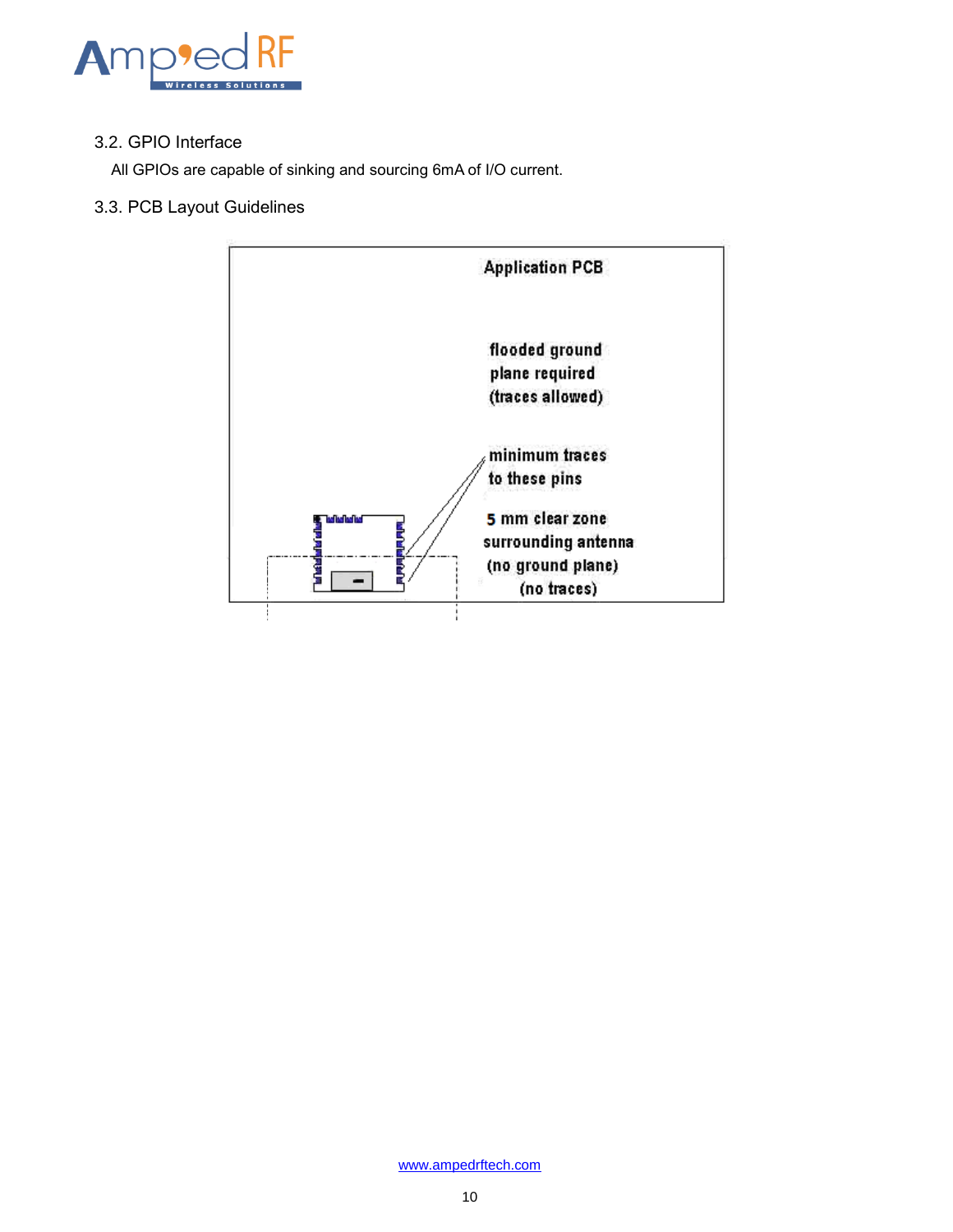

#### <span id="page-10-0"></span>3.4. External LPO Input Circuit

An external source must supply the slow clock and connect to the LPO pin. The source must be a digital signal in the range of 0 to 1.8 V. The accuracy of the slow clock frequency must be 32.768 KHz ±200 ppm for Bluetooth use.



## **LPO Parameters:** Frequency: 32.768 KHz

Tolerance: 200 ppm Voltage Levels: Low: 0.1 V High: 1.8 V Input Capacitance: 2.5 pF maximum

External LPO Requirements



External LPO Reference Circuit

[www.ampedrftech.com](http://www.ampedrftech.com/)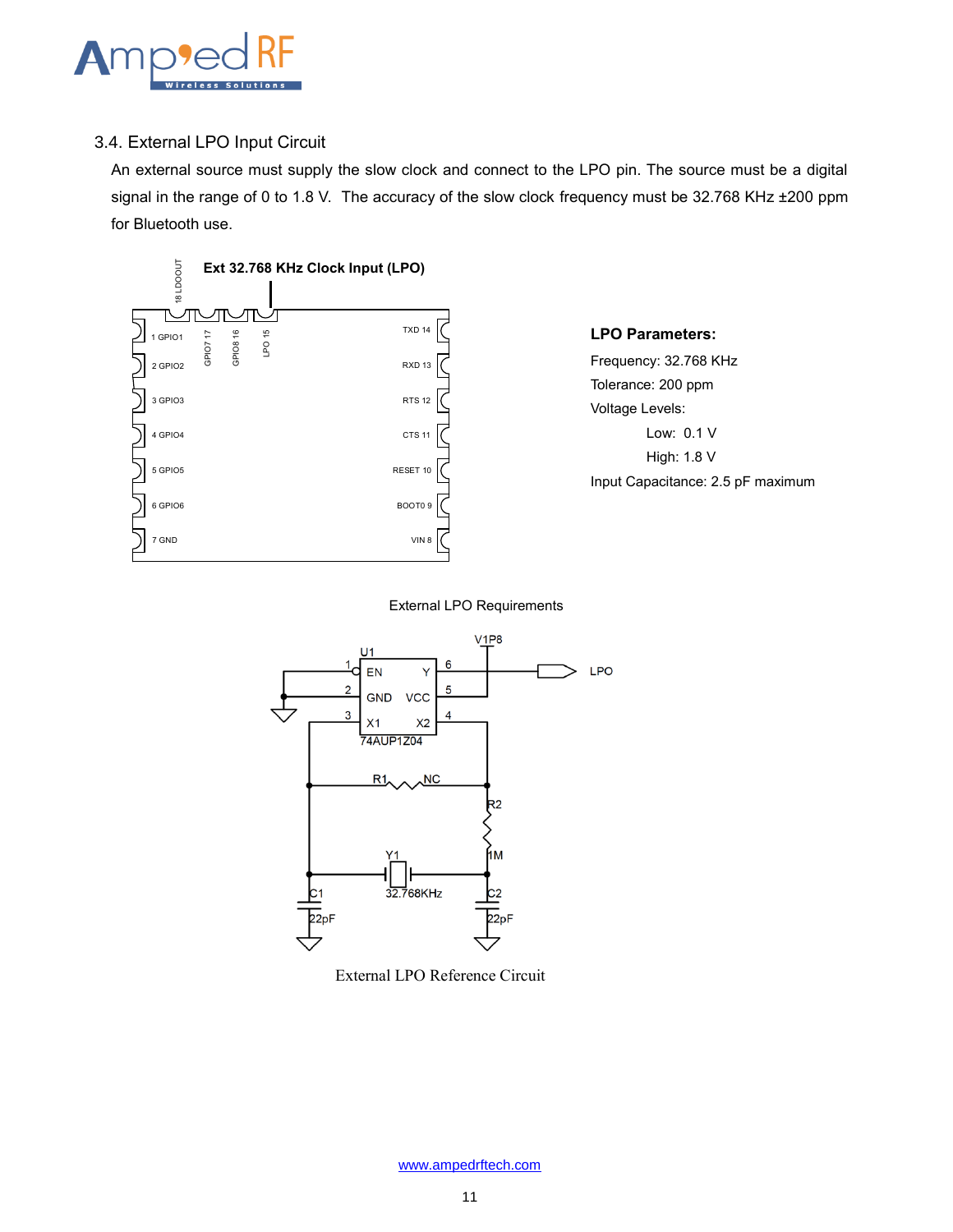

#### <span id="page-11-0"></span>**4. Regulatory Compliance**

#### **Federal Communications Commission statement:**

This module has been tested and found to comply with the FCC Part15.

These limits are designed to provide reasonable protection against harmful interference in approved installations. This equipment generates, uses, and can radiate radio frequency energy and, if not installed and used in accordance the instructions, may cause harmful interference to radio communications. However, there is no guarantee that interference will not occur in a particular installation.

This device complies with part 15 of the FCC Rules. Operation is subject to the following two conditions: (1) This device may not cause harmful interference, and (2) this device must accept any interference received, including interference that may cause undesired operation.

Modifications or changes to this equipment not expressly approved by Amp'ed RF Technology may void the user's authority to operate this equipment.

The modular transmitter must be equipped with either a permanently affixed label or must be capable of electronically displaying its FCC identification number

(A) If using a permanently affixed label, the modular transmitter must be labeled with its own FCC identification number, and, if the FCC identification number is not visible when the module is installed inside another device, then the outside of the device into which the module is installed must also display a label referring to the enclosed module. This exterior label can use wording such as the following: "Contains Transmitter Module FCC ID: TBD" or "Contains FCC ID: TBD."

(B) If the modular transmitter uses an electronic display of the FCC identification number, the information must be readily accessible and visible on the modular transmitter or on the device in which it is installed. If the module is installed inside another device, then the outside of the device into which the module is installed must display a label referring to the enclosed module. This exterior label can use wording such as the following: "Contains FCC certified transmitter module(s)."

To satisfy FCC RF Exposure requirements for mobile and base station transmission devices, a separation distance of 20 cm or more should be maintained between the antenna of this device and persons during operation. To ensure compliance, operation at closer than this distance is not recommended. The antenna(s) used for this transmitter must not be co-located or operating in conjunction with any other antenna or transmitter.

#### **Industry Canada statement:**

Label of the end product:

The final end product must be labeled in a visible area with the following "Contains transmitter module IC: TBD"